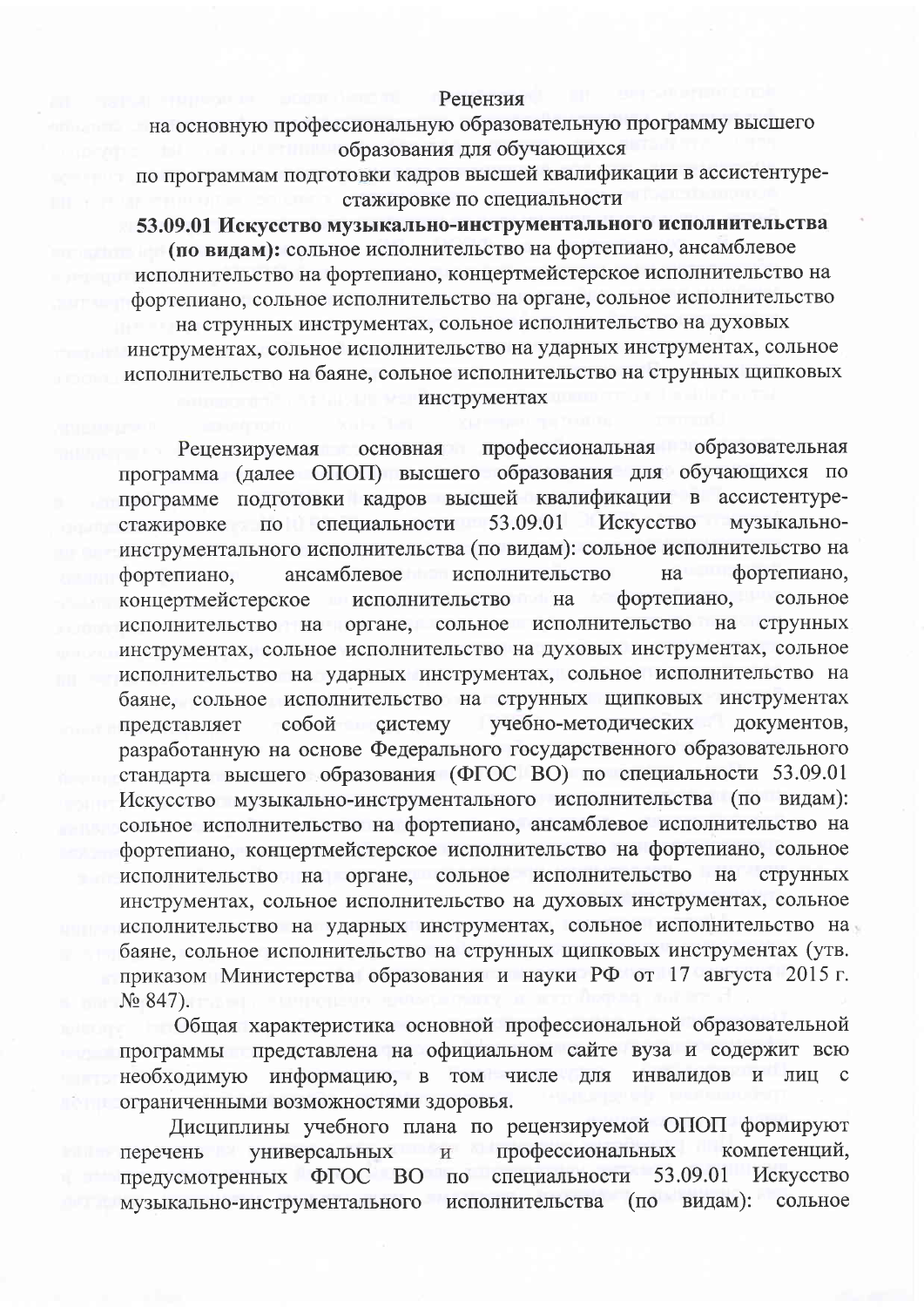фортепиано, ансамблевое исполнительство исполнительство на на фортепиано, концертмейстерское исполнительство на фортепиано, сольное исполнительство на органе, сольное исполнительство на струнных инструментах, сольное исполнительство на духовых инструментах, сольное исполнительство на ударных инструментах, сольное исполнительство на баяне, сольное исполнительство на струнных щипковых инструментах.

соответствии с ФГОС ВО содержание и B. организация образовательного процесса при реализации данной ОПОП регламентируется учебным планом, рабочими программами дисциплин, программами практик, календарным учебным графиком, а также методическими материалами.

Качество содержательной составляющей учебного плана не вызывает сомнений. Включенные в план дисциплины раскрывают сущность актуальных на сегодняшний день проблем высшего образования.

Оценка аннотированных рабочих программ дисциплин, представленных на сайте вуза, позволяет сделать вывод, что содержание дисциплин соответствует компетентностной модели выпускника.

программы рецензируемой ОПОП Рабочие разработаны  $\overline{B}$ соответствии с ФГОС ВО по специальности 53.09.01 Искусство музыкальноинструментального исполнительства (по видам): сольное исполнительство на фортепиано, ансамблевое исполнительство **Ha** фортепиано, концертмейстерское исполнительство на фортепиано, сольное исполнительство на органе, сольное исполнительство на струнных инструментах, сольное исполнительство на духовых инструментах, сольное исполнительство на ударных инструментах, сольное исполнительство на баяне, сольное исполнительство на струнных щипковых инструментах.

Разработанная ОПОП предусматривает профессиональнопрактическую подготовку обучающихся.

При реализации ОПОП ассистентуры-стажировки по данной специальности предусматривается производственная практика трех типов: педагогическая, творческая и преддипломная. Формы проведения производственных практик ассистента-стажёра: педагогическая и творческая практики - непрерывно; преддипломная - дискретно. Способ проведения стационарная практика.

Анализ программ дисциплин и практик показал, что при реализации программы используются разнообразные формы и процедуры текущего и итогового контроля успеваемости, входящие в фонды оценочных средств.

Порядок разработки и утверждения оценочных средств закреплен в Положении о фонде оценочных средств, для установления уровня сформированности компетенций аспирантов и ассистентов-стажеров Нижегородской государственной консерватории на соответствие требованиям федеральных государственных образовательных стандартов высшего образования.

При разработке оценочных средств для контроля качества изучения дисциплин, практик учитываются все виды связей между включенными в них знаниями, умениями, навыками, позволяющие установить качество